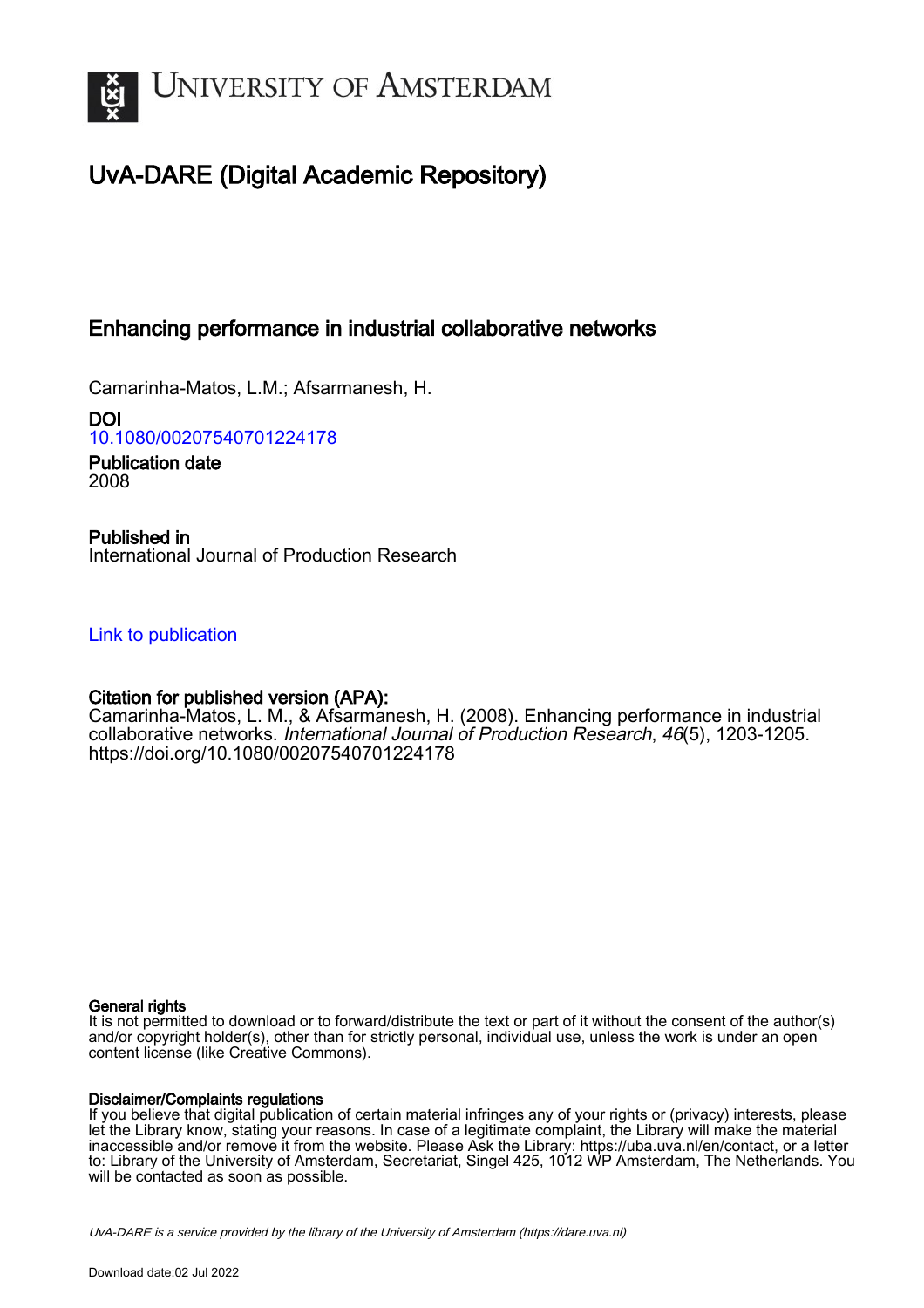This article was downloaded by: [Universiteit van Amsterdam] On: 21 October 2008 Access details: Access Details: [subscription number 772723297] Publisher Taylor & Francis Informa Ltd Registered in England and Wales Registered Number: 1072954 Registered office: Mortimer House, 37-41 Mortimer Street, London W1T 3JH, UK



To cite this Article (2008)'Enhancing performance in industrial collaborative networks',International Journal of Production Research,46:5,1203 — 1205

To link to this Article: DOI: 10.1080/00207540701224178 URL: <http://dx.doi.org/10.1080/00207540701224178>

## PLEASE SCROLL DOWN FOR ARTICLE

Full terms and conditions of use:<http://www.informaworld.com/terms-and-conditions-of-access.pdf>

This article may be used for research, teaching and private study purposes. Any substantial or systematic reproduction, re-distribution, re-selling, loan or sub-licensing, systematic supply or distribution in any form to anyone is expressly forbidden.

The publisher does not give any warranty express or implied or make any representation that the contents will be complete or accurate or up to date. The accuracy of any instructions, formulae and drug doses should be independently verified with primary sources. The publisher shall not be liable for any loss, actions, claims, proceedings, demand or costs or damages whatsoever or howsoever caused arising directly or indirectly in connection with or arising out of the use of this material.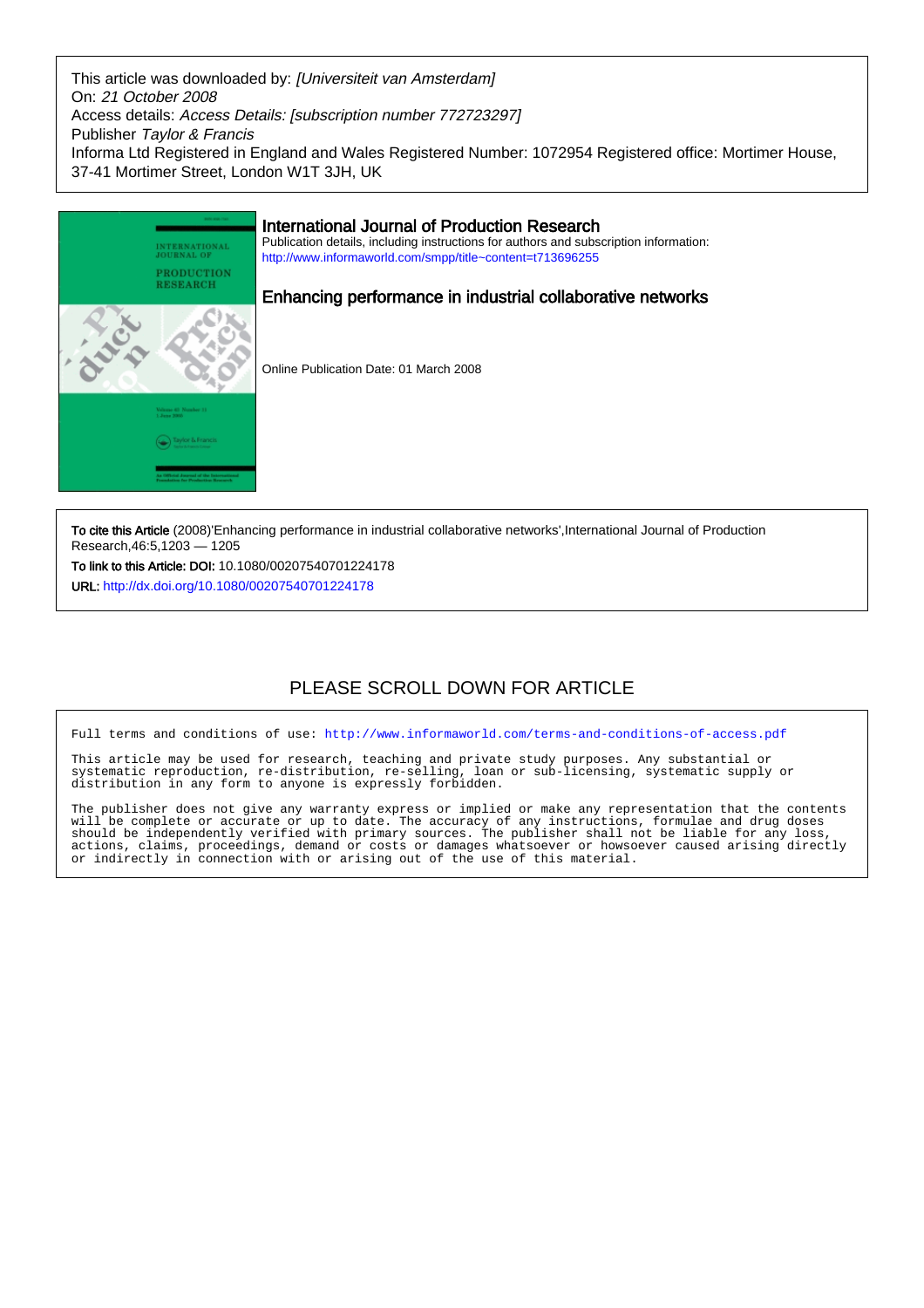

### **Editorial**

### Enhancing performance in industrial collaborative networks

Collaborative networks, although still an open area of research and development, represent a promising paradigm in a knowledge-driven society. This paradigm is already established as a main trend in industrial production systems. A wide variety of early forms of collaborative networks have emerged during the last few years as a response to rapidly evolving challenges faced by business entities and the society in general. As such, highly integrated and dynamic supply chains, the extended and virtual enterprises, virtual organizations, and professional virtual communities, as well as the long term networks, clusters, and breeding environments for virtual organizations are examples of this trend that are indeed enabled by the advances in information and communication technologies.

In this context it is commonly assumed that participation in a collaborative network has the potential of bringing benefits to the involved companies. Among these benefits is an increase in 'survivability' of organizations in a context of market turbulence, as well as the possibility of better achieving common goals by excelling the individual capabilities. On the basis of these expectations we can find the following main factors: acquisition of a larger dimension, access to new/wider markets and new knowledge, sharing of risks and resources, and joining of complementary skills and capacities which in turn allow each entity to focus on its core competencies while keeping a high level of agility and gaining better share in the market/society. In addition to agility, the new organizational forms also induce innovation, and thus creation of new value, by exchange and confrontation of ideas and practices, combination of resources and technologies, and creation of synergies.

It is, however, timely to devise methods and approaches that allow not only the measurement of performance through explicit indicators, but also to induce better performance in such collaborative organizations. As illustrative examples, the following are relevant challenges:

- . Identification and characterization of network-centric metrics and performance indicators.
- . Combination of quantitative and qualitative reasoning methods in order to properly model and forecast the behaviour of networks composed of heterogeneous and autonomous entities, which frequently requires dealing with imprecise and incomplete knowledge.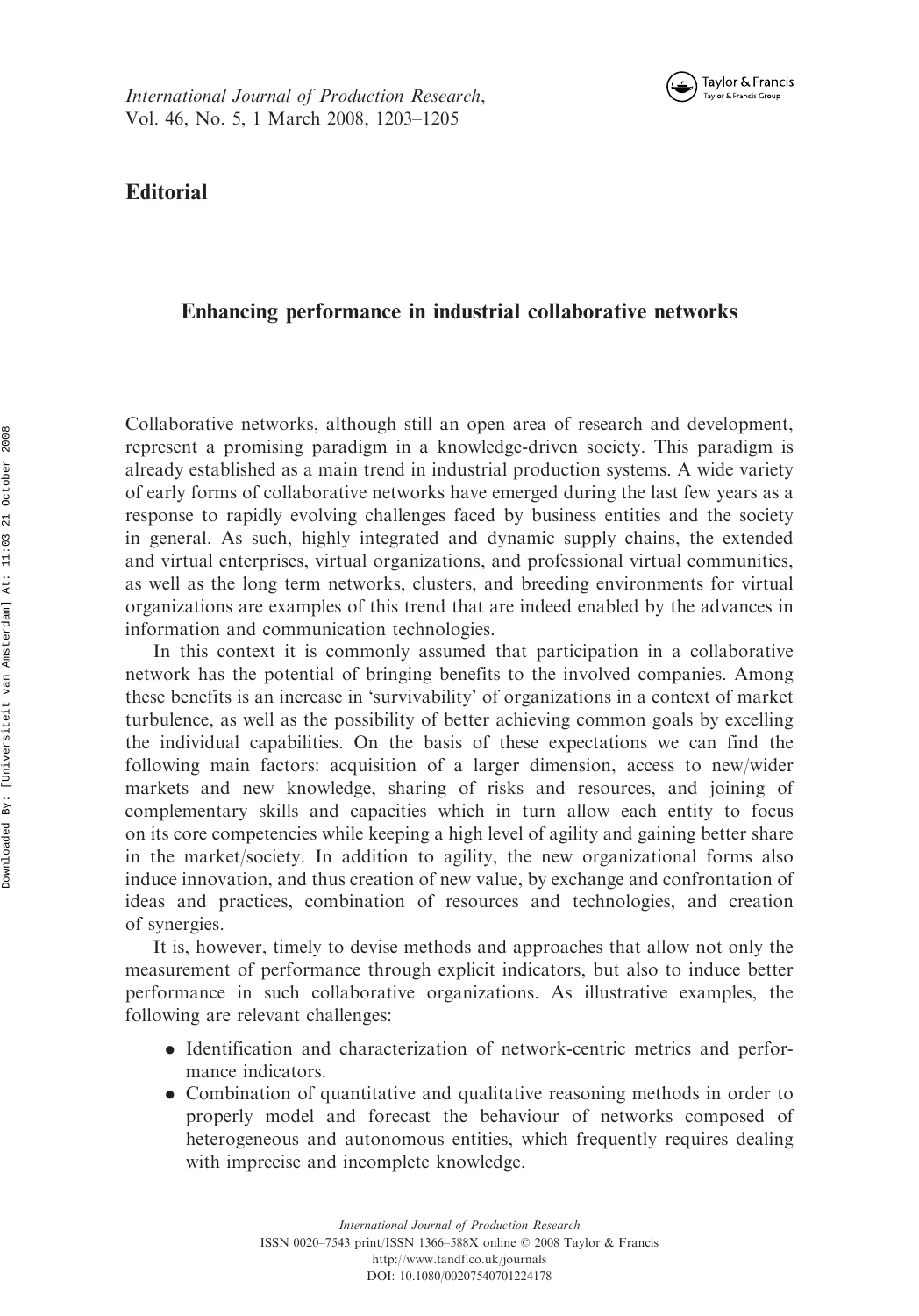- . Better understanding of base concepts such as the value system, trust, reciprocity, negotiation, etc, which drive the behaviour and thus the performance of collaborative networks.
- . Development of measuring and forecasting approaches and tools to improve the performance of collaborative networks.

Progress in this area requires a multi-disciplinary perspective and combination of theoretical developments accompanied by progressive empirical evidence. Simulation also appears as a fundamental instrument in this context, where there is not yet much historic data available.

This special issue comprises the extended version of a selection of papers from the PRO-VE'06 conference. The issue is focused on advanced research related to enhancement of performance in industrial collaborative networks. The papers are updated to present the latest status of the research and have been subject to rigorous peer review for journal publication.

The PRO-VE conference series, sponsored by IFIP (International Federation for Information Processing) and SOCOLNET (International Society of Collaborative Networks), is recognized as the most focused scientific/technical conference in the area, offering a platform for presentation and discussion of both the latest research developments and the industrial practice case studies. The 2006 edition, held in Helsinki, Finland, continued a series of successful conferences that started with PRO-VE'99 (held in Porto, Portugal), and has since continued with PRO-VE 2000 (Florianópolis, Brazil), PRO-VE'02 (Sesimbra, Portugal), PRO-VE'03 (Lugano, Switzerland), and PRO-VE'04 (Toulouse, France), PRO-VE'05 (Valencia, Spain), and finally PRO-VE'06 (Helsinki, Finland).

The papers included in this issue cover some important performance enhancements, namely:

- . Abreu and Camarinha-Matos discuss the importance of a common value system in the sustainability of collaborative networks. They introduce some mechanisms to promote transparency and induce alignment of value systems, based on the reciprocity mechanism. The concepts of contributed and received benefits are modelled and extensively discussed as the basis for the promotion of collaboration. Data from existing networks is used to support the discussion of the proposed approach.
- Confessore et al. introduce a computational fast method for pricing of the delivery service in a logistics network. An analytical function which is able to predict transportation costs and an interaction protocol for customers and logistics operator to decrease total distribution costs are developed. Simulation is used to validate the approach.
- . Beckett introduces an adaptation of the notion of absorptive capacity where both a company's resource base and its knowledge base are considered as a framework to better understand requirements for participation in industrial virtual enterprises. In particular, capital and time are introduced as key resources in the assimilation of new technology. Empirical evidence from a large scale SME network is used to support the discussion and conclusions.
- . Msanjila and Afsarmanesh discuss the importance of trust establishment in collaborative networks, introducing an objective (fact-based) trust analysis approach for large virtual organization breeding environments. They identify